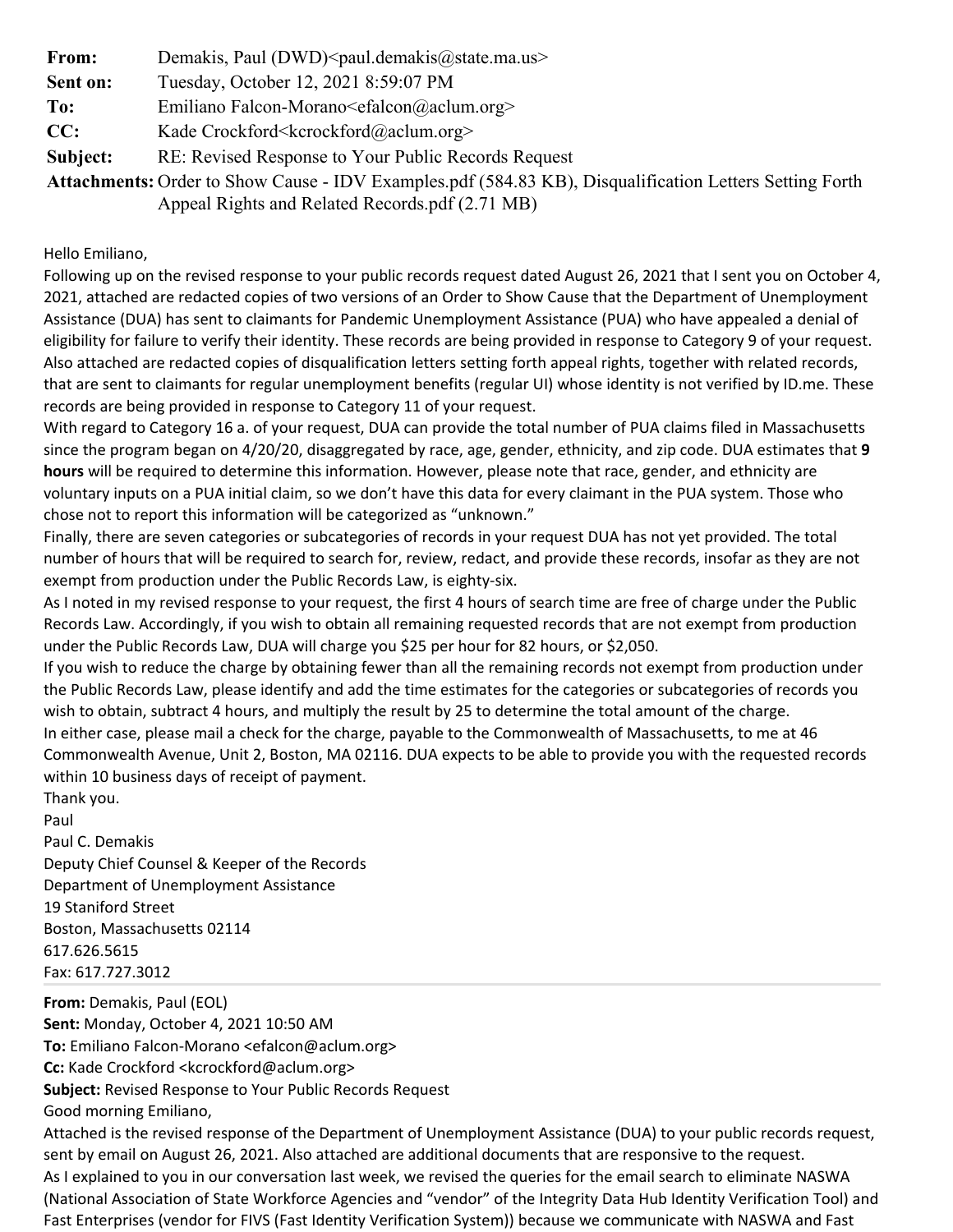The updated non-de-duplicated search results of the revised queries, after eliminating NASWA and Fast Enterprises, follow:

| Search                                  | 1 DWD Custodian (Jeffers) |                                                                                                                                                                                                                                                                                   |  |
|-----------------------------------------|---------------------------|-----------------------------------------------------------------------------------------------------------------------------------------------------------------------------------------------------------------------------------------------------------------------------------|--|
| Query 1 rev01                           |                           | "ID.me" OR "FIVS" OR "www.fastenterprises.com" OR "SSA Interface" OR "www.ssa.gov" OR "In<br>"accurint.com" OR ("Atlas" NEAR(25) ("RMV" OR "Registry of Motor Vehicles"))(c:c)(date=2020-(                                                                                        |  |
| Query 1 Hit List (WITHOUT Participants) |                           |                                                                                                                                                                                                                                                                                   |  |
| Condition                               |                           | Items                                                                                                                                                                                                                                                                             |  |
| ID.me                                   |                           | 1492                                                                                                                                                                                                                                                                              |  |
| <b>FIVS</b>                             |                           | 1708                                                                                                                                                                                                                                                                              |  |
| www.fastenterprises.com                 |                           | 16                                                                                                                                                                                                                                                                                |  |
| <b>SSA Interface</b>                    |                           | 17                                                                                                                                                                                                                                                                                |  |
| www.ssa.gov                             |                           | 5.                                                                                                                                                                                                                                                                                |  |
| Integrity Data Hub                      |                           | 500                                                                                                                                                                                                                                                                               |  |
| www.naswa.org                           |                           | 36                                                                                                                                                                                                                                                                                |  |
| Accurint                                |                           | 269                                                                                                                                                                                                                                                                               |  |
| Lexis-Nexis                             |                           | 5.                                                                                                                                                                                                                                                                                |  |
|                                         |                           |                                                                                                                                                                                                                                                                                   |  |
| Atlas<br>Search                         | 1 DWD Custodian (Jeffers) | 0                                                                                                                                                                                                                                                                                 |  |
| Query 2 rev01                           |                           | "ID.me" OR "FIVS" OR "www.fastenterprises.com" OR "SSA Interface" OR "www.ssa.gov" OR "In<br>"accurint.com" OR ("Atlas" NEAR(25) ("RMV" OR "Registry of Motor Vehicles"))(c:c)(date=2020-(<br>26)(participants:jordan.harris@mass.gov)(participants:karthik.viswanathan@mass.gov) |  |
| Query 2 Hit List (WITH Participants)    |                           |                                                                                                                                                                                                                                                                                   |  |
| Condition                               |                           | Items                                                                                                                                                                                                                                                                             |  |
| ID.me                                   |                           | 613                                                                                                                                                                                                                                                                               |  |
| <b>FIVS</b>                             |                           | 1049                                                                                                                                                                                                                                                                              |  |
| www.fastenterprises.com                 |                           | 2                                                                                                                                                                                                                                                                                 |  |
| SSA Interface                           |                           | 3                                                                                                                                                                                                                                                                                 |  |
| www.ssa.gov                             |                           | 0                                                                                                                                                                                                                                                                                 |  |
| Integrity Data Hub                      |                           | 97                                                                                                                                                                                                                                                                                |  |
| www.naswa.org                           |                           | 0                                                                                                                                                                                                                                                                                 |  |
| Accurint                                |                           | 39                                                                                                                                                                                                                                                                                |  |
| Lexis-Nexis                             |                           | 1                                                                                                                                                                                                                                                                                 |  |

conduct upon the payment of charges permitted under the Public Records Law, is 1,444. However, although I told you that we would determine a charge based on an assumption that DUA can review (and, if necessary, redact) one hit per minute, or 60 hits per hour, based on an initial examination of the hits, I must lower that assumption to 50 hits per hour because of the number of attachments we will need to review and possibly redact. As you will see in the revised response, we anticipate that it will take 29 hours to complete the review and redaction of all hits. At the same time, I would like to discuss with you, the next time we speak, establishing a process for adjusting the charge for this review upward or downward depending on the actual time it takes to complete this review. In addition, subject to the imposition of additional charges in accordance with the provisions of the Public Records Law, DUA will expand the scope of the email search upon your request.

I look forward to speaking with you further about how you wish to proceed after you have had the opportunity to